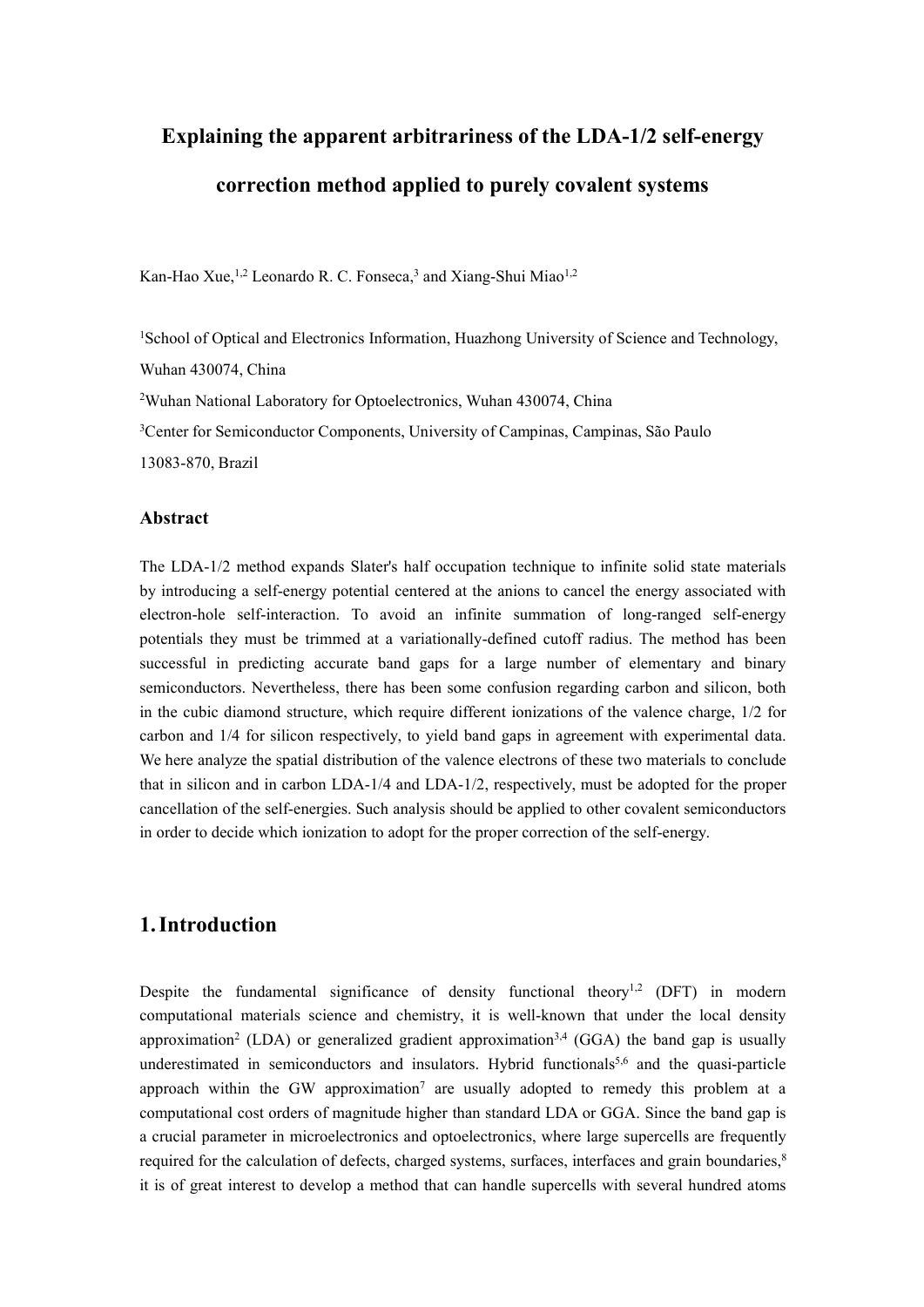while describing correctly the material's electronic structure, and in particular one that yields accurate band gaps.

There are in fact two reasons why band gaps are underestimated in LDA or GGA. First, in Mott insulators and charge transfer insulators such as some late 3d transition metal oxides, strong electron correlation splits the narrow 3d band into upper and lower Hubbard subbands, where the energy raise of the upper Hubbard subband causes an abnormally large band gap such as in NiO. The use of the single electron approximation in this case is therefore questionable since the energy of a 3d electron near the Fermi level depends on whether its orbital is already occupied by another electron or not. An efficient solution is found in the  $LDA+U$  (GGA+U) approach,<sup>9</sup> which possesses similar computational load as standard LDA (GGA). Nevertheless, LDA+U requires empirical parameters *U* and *J*, and sometimes does not seem physically sound when applied to non-strongly-correlated systems. For example, in TiO<sub>2</sub> it was found that adding the *U*<sub>d</sub> parameter to the metal *d* orbitals does not yield a sufficient band gap, thus an additional  $U_p$  parameter must be added to the orbital O 2p as well.<sup>10</sup> However, the added  $U_p$  is beyond the scope of the original LDA+U. The second reason (and most important for non-strongly-correlated materials) why the band gap is underestimated in LDA stems from its systematic limitation in dealing with excitations.<sup>11</sup> As the Kohn-Sham energy eigenvalue does not represent the real electron energy level, the difference between the lowest unoccupied molecular orbital (LUMO) and the highest occupied molecular orbital (HOMO) read out directly from the Kohn-Sham eigenvalues cannot be interpreted as the true band gap of the corresponding material. The correct way of relating the Kohn-Sham eigenvalue to the electronic structure is through the Slater-Janak theorem:<sup>12</sup>

$$
\frac{\partial E}{\partial f_{\alpha}} = e_{\alpha}(f_{\alpha})
$$

where *E* is the total energy of the system,  $f_\alpha$  is the occupation of state  $\alpha$ , and  $e_\alpha$  is the Kohn-Sham eigenvalue of state  $\alpha$ .

In 2008, Ferreira and coworkers introduced the Slater half occupation technique to the calculation of solids with DFT.<sup>13</sup> The so-called LDA-1/2 method can predict accurate band gaps for many elementary and binary semiconductors<sup>14</sup> with a computational load comparable to standard LDA. Following the half-ionization rule for accurate calculation of ionization energies of isolated atoms, Ferreira *et al*. proposed an extension to infinite solid state systems.This is achieved by building up self-energy potentials for all the anions in the solid, which are then added to their pseudopotentials in the following electronic structure calculations. Instead of calculating the self-energy potentials explicitly, they derive from the difference from the neutral atomic potentials and the corresponding half-ionized ionic potentials.<sup>13</sup> Because the atomic self-energy potentials are long-range they must be trimmed to be localized around the corresponding atoms only. Ferreira *et al*. introduced a polynomial-form step-function  $\Theta$  such that the screened self-energy potential  $V_s$ becomes:

$$
V_{S} = V_{S}^{0} \Theta(r) = \begin{cases} V_{S}^{0} \left[ 1 - \left(\frac{r}{r_{\text{cut}}} \right)^{n} \right]^{3}, & r \leq r_{\text{cut}} \\ 0 & , r > r_{\text{cut}} \end{cases}
$$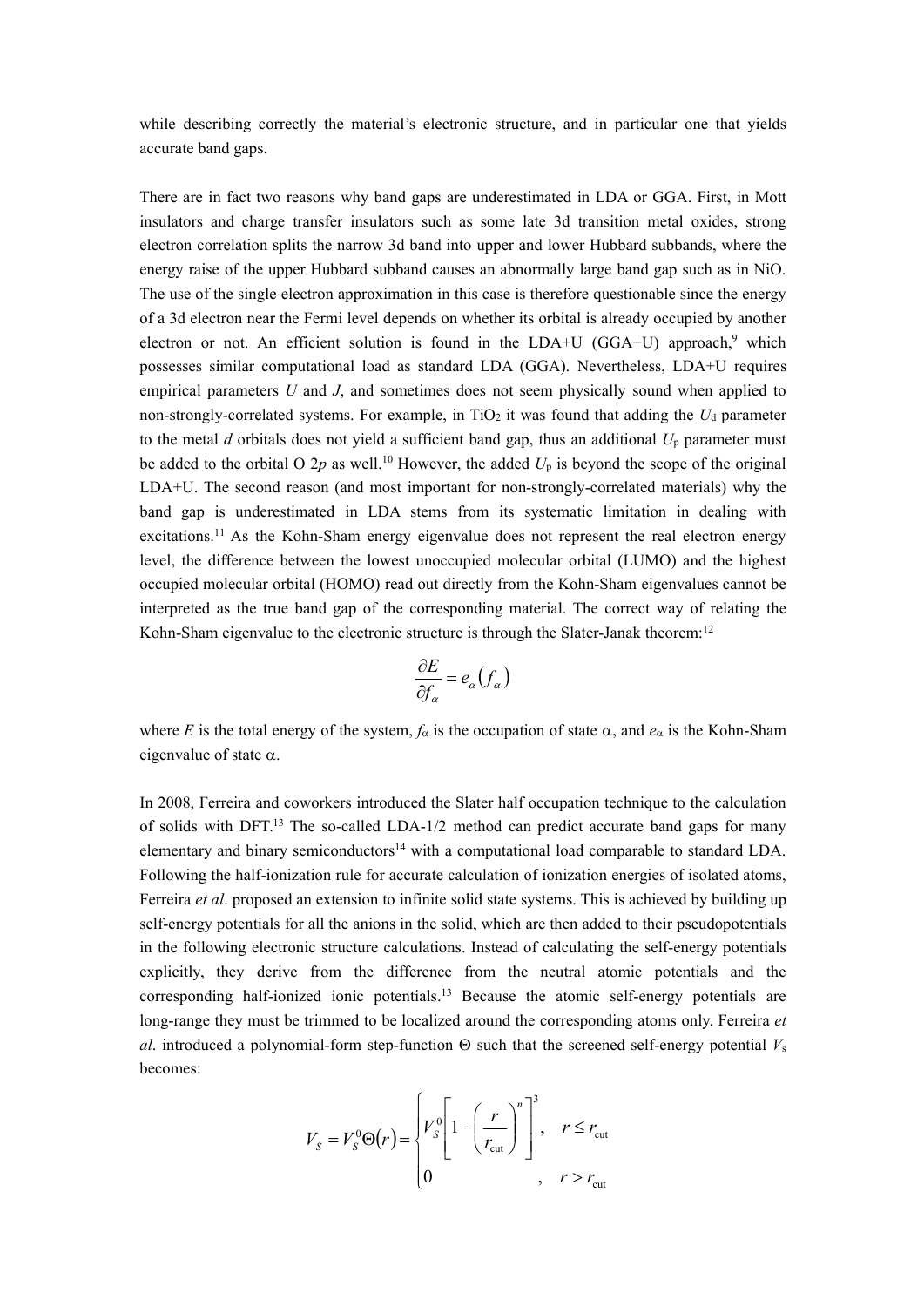where  $V_s^0$  is the unscreened self-energy potential, the cutoff radius  $r_{\text{cut}}$  is obtained variationally so as to maximize the band gap, and  $n$  is a power index which should in principle be as large as possible in order to achieve a sharp cut.<sup>13</sup> There is some freedom in choosing *n*, but Ferreira *et al*. have suggested *n*=8 as a default value.

Notwithstanding its early success, until now applications of LDA-1/2 are still rare. One possible reason lies in the apparent arbitrariness in choosing LDA-1/2 or LDA-1/4. Indeed, Ferreira *et al*. argued<sup>13</sup> that when the excited hole generated in the valence band covers  $N$  atoms, then the amount of electron charge to be stripped from each relevant atom should be 1/2*N*. Hence, in diamond silicon with covalent bonding and two atoms equally sharing each bond, it is LDA-1/4 rather than LDA-1/2 that should be employed. Nevertheless, in diamond carbon LDA-1/4 severely underestimates the band gap. Consequently, Ferreira *et al*. suggested that one should add the trimmed carbon 2*s*-1/4 and 2*p*-1/4 self-energy potentials to a single carbon atom.<sup>13</sup> In other words, for carbon it is still LDA-1/2 that is required to produce an accurate band gap. It is puzzling why silicon requires LDA-1/4 while carbon requires LDA-1/2 as their structures are isomorphic. It is the aim of this work to explain why these choices are indeed correct. By doing so we lay out a general framework for choosing which flavor of the self-energy correction scheme, if LDA-1/2 or LDA-1/4, to apply for other purely covalent materials.

#### **2. Computational methods**

DFT calculations were carried out employing the plane-wave based Vienna *Ab initio* Simulation Package15,16 (VASP) program. The electrons considered as valence were 2*s*, 2*p* for C, and 3*s*, 3*p* for Si. Core electrons were approximated by projector augmented-wave pseudopotentials.17,18 LDA was used for the exchange-correlation energy, within the parameterization of Perdew and Zunger<sup>19</sup> based on the quantum Monte-Carlo results by Ceperley and Alder.<sup>20</sup> The lattice constants of diamond carbon and silicon were fixed to their experimental values, 3.567 Å and 5.431 Å, respectively. The plane wave cutoff energy was  $600 \text{ eV}$  and a  $19 \times 19 \times 19$   $\Gamma$ -centered Monkhorst-Pack  $k$ -mesh<sup>21</sup> was utilized for sampling the Brillouin zone.

LDA-1/2 and LDA-1/4 calculations were performed with 1/4 or 1/2 electron charge subtracted from the ion topmost occupied orbital (2*p* and 3*p* for C and Si, respectively, though sometimes also from C 2*s* for particular comparison) and the ionic potentials generated by the ATOM program.<sup>22</sup>

## **3. Results and discussions**

For diamond we find that effect of subtracting  $e/2$  from C  $2p$  is almost equivalent to subtracting e/4 from C 2*s* and e/4 from C 2*p* as recommended by Ferreira *et al*.<sup>13</sup> In the band gap *versus* cutoff radius chart shown in Fig. 1, one can hardly discern any significant difference between the two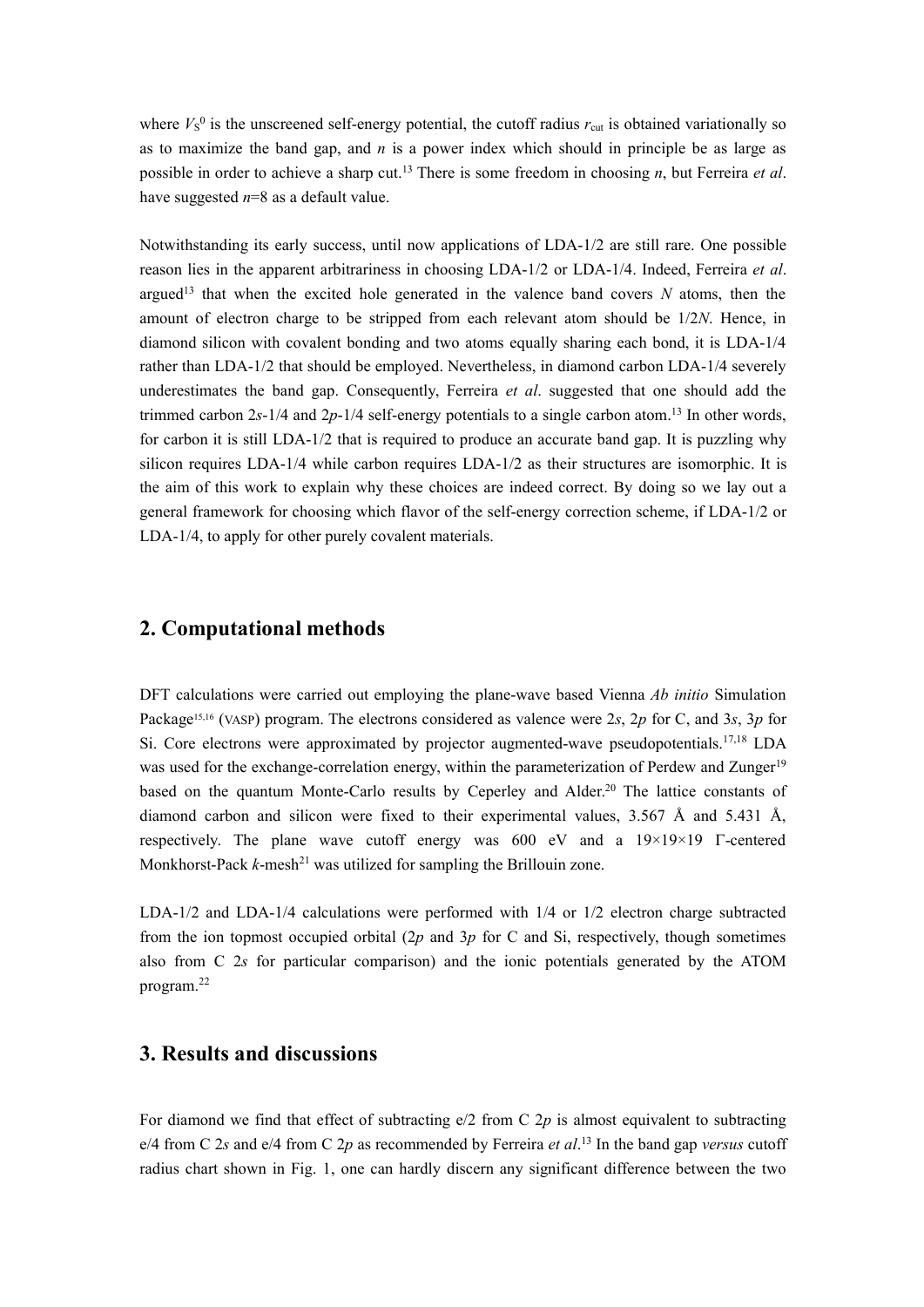approaches. Hence, for diamond we unambiguously adopt the LDA-1/2 scheme to C 2*p*. At the optimal cutoff radius of 2.00 bohr, the zero temperature band gap is  $5.78$  eV, in reasonable agreement with the experimental value 5.47 eV, $^{23}$  measured at a finite temperature (295 K). In contrast, the LDA-1/4 method predicts a considerably worse band gap of 4.94 eV employing the same optimal 2.00 bohr cutoff radius.



Figure 1. Calculated band gap values for diamond carbon with respect to the cutoff radius. Three ionization approaches are compared:  $e/2$  from C 2p (blue triangles),  $e/4$  from C 2p (red balls), and e/4 from C 2*s* together with e/4 from C 2*p* (black squares). In all cases the power index *n* adopted in the trimming function was 50 for best accuracy.

In the case of silicon, the same comparison between LDA-1/2 and LDA-1/4 now leads to a different conclusion, as illustrated in Fig. 2 where the impact of the power index *n* on the optimal cutoff radius and on the band gap is also illustrated. A larger power index leads to a sharper cut of the self-energy potential. The LDA-1/2 and LDA-1/4 band gaps for silicon are 1.95 eV and 1.19 eV, respectively, with similar optimized cutoff radii close to 3.1 bohr. LDA-1/2 fails while LDA-1/4 agrees very well with data (experimental value is well known to be 1.17 eV as extrapolated to zero temperature) as expected from Ferreira's argument for silicon.

Our results thus confirm that diamond carbon and silicon should be subject to LDA-1/2 and LDA-1/4 approaches, respectively, for accurate band gap results. To better understand this difference, in Fig. 3 we plot the ground state valence electron charge distribution (obtained from standard LDA) in silicon and carbon. We examine the valence electron distribution because the hole self-energy is most relevant at the locations with highest valence electron density. As Fig. 3 shows, there is a considerable difference where the valence electrons mostly reside: for silicon the valence electrons are located along the inter-atomic bonds, while for carbon the valence electrons are strongly concentrated around individual carbon atoms. Hence, it is natural to infer that diamond carbon does require half ionization per atom (*i.e.*, LDA-1/2) to correct the self-energy since its valence electron distribution is similar to individual carbon atoms. Figure 1 shows that the carbon band gap starts to decrease after the cutoff radius reaches 2.00 bohr, a relatively small value like those found in many ionic compounds,<sup>13</sup> when the anion self-energy potentials from nearest neighbors start to touch each other.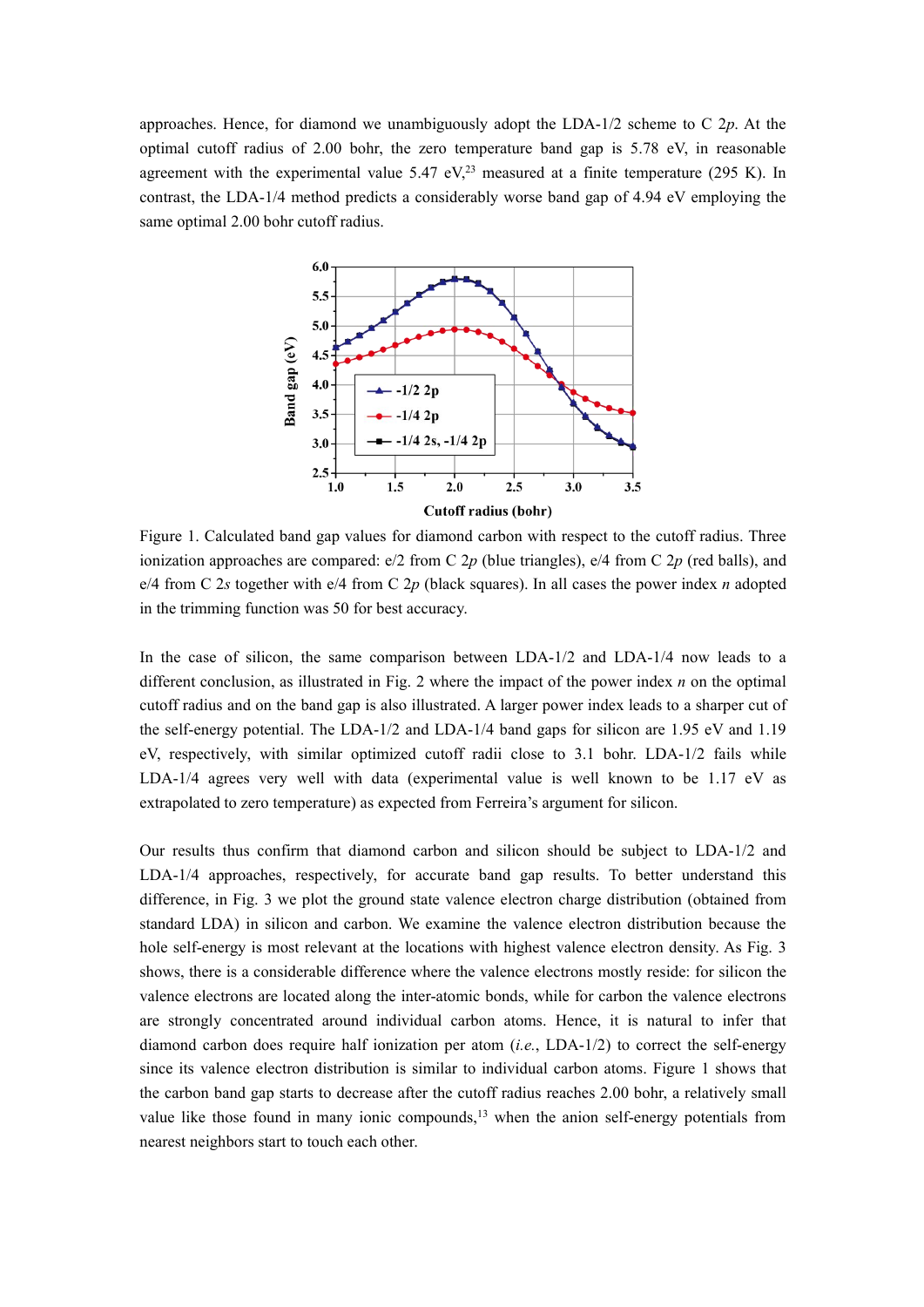

Figure 2. Calculated band gap values for diamond silicon with respect to the cutoff radius. Two ionization approaches from Si 3*p* and two trimming factors are compared: e/2 and *n*=8 (black squares), e/2 and *n*=50 (blue triangles), e/4 and *n*=8 (red balls), as well as e/4 and *n*=50 (light blue inverted triangles).

On the other hand, in silicon the valence electrons are shared by the adjacent silicon atoms. Consequently, employing either LDA-1/2 or LDA-1/4 one finds that the band gap continues to increase until around 3.1 bohr (Fig. 2), which is approximately 3/4 of the Si-Si bond distance (4.44 bohr). Going beyond the 3/4 bond length, which means going beyond the region where the valence electrons mostly reside, the band gap starts to decrease. Therefore in LDA-1/2 one inevitably takes into account the hole self-energy twice for the valence electrons which are symmetrically separated by the bond center.



Figure 3. Valence electron charge contour shown by the yellow surfaces for (a) silicon and (b) carbon.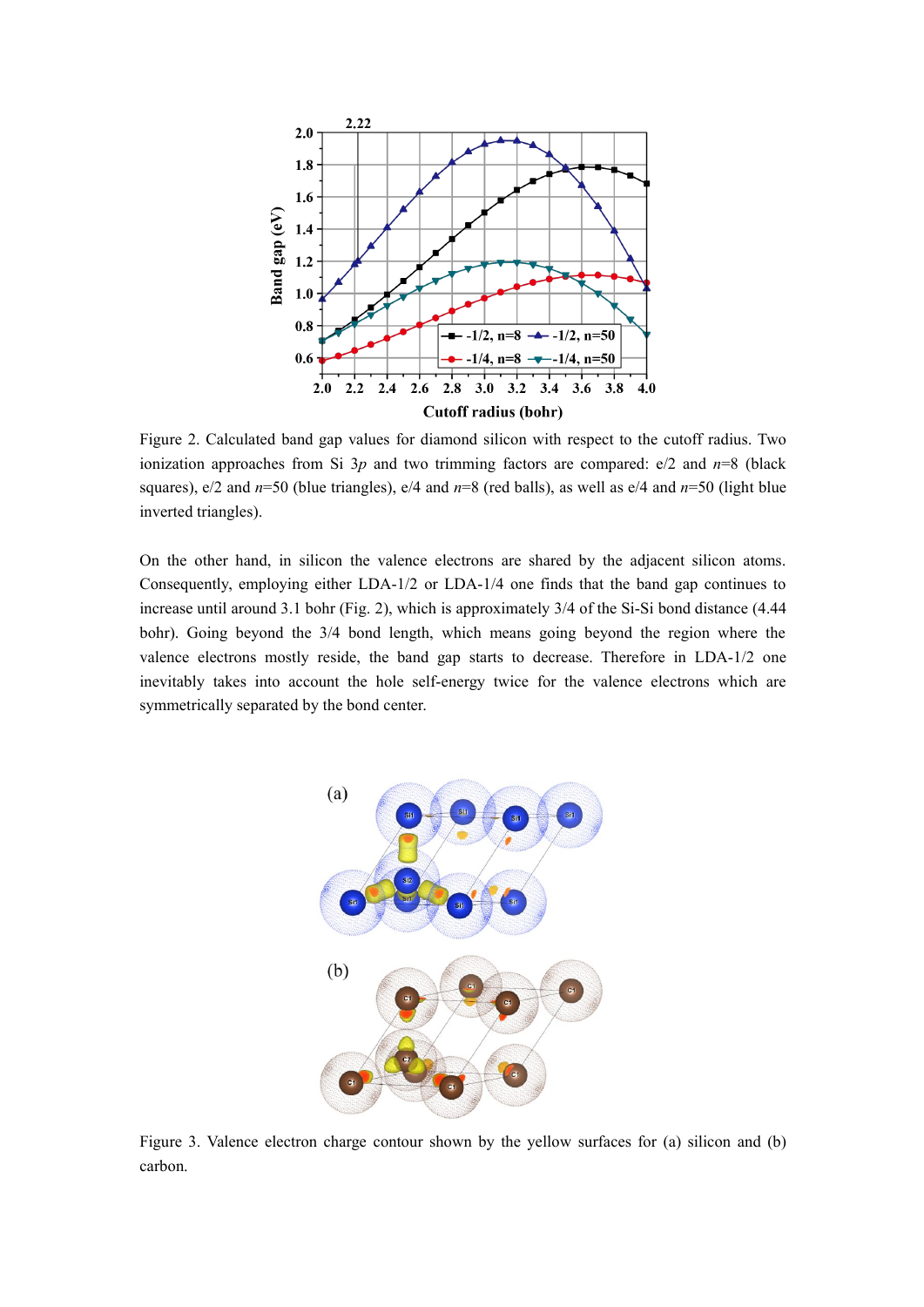

Figure 4. Electronic band structures for silicon calculated by (a) LDA-1/4 using a 3.10 bohr cutoff radius obtained from the standard variational procedure, and (b) LDA-1/2 at half bond length, i.e., manually selecting a 2.22 bohr cutoff radius. The top of the valence bands are set to zero energy in both cases.

If the problem with LDA-1/2 in Si iscaused by overlapping self-energy potentials of neighboring Si atoms, then one could consider restricting the cutoff radius for silicon, to avoid that it exceeds half bond length, i.e., 2.22 bohr. For  $n=50$  such cutoff-radius-restricted LDA-1/2 yields a band gap of 1.20 eV, very close to the LDA-1/4 result, 1.19 eV. However, as Fig. 4 shows, LDA-1/4 yields the correct band structure for silicon but  $LDA-1/2$  at half bond length predicts a wrong band ordering at the  $\Gamma$ -point. Indeed, in LDA-1/4 the first and second conduction bands are degenerated at  $\Gamma$  but the third conduction band lies above, consistent with the previous well-acknowledged results.<sup>24</sup> In LDA-1/2 at half bond length, the second and third conduction bands are degenerated at  $\Gamma$  but the first conduction band lies slightly below. Hence, the unrestricted optimization of the cutoff radius is necessary in Si, thus requiring a reduction of the ionization charge from e/2 to e/4 as originally proposed by Ferreira *et al*.<sup>13</sup>

In the case of carbon the optimal cutoff radii for LDA-1/4 and LDA-1/2 are the same, *i.e*., 2.00 bohr. Since the C-C bond length is 2.92 bohr, this cutoff radius is not sufficiently large as to include the valence electrons surrounding the neighboring carbon atoms. Hence, LDA-1/2 should be employed in this case.

## **4. Conclusion**

The use of the LDA-1/2 technique for the calculation of accurate electronic structures in simple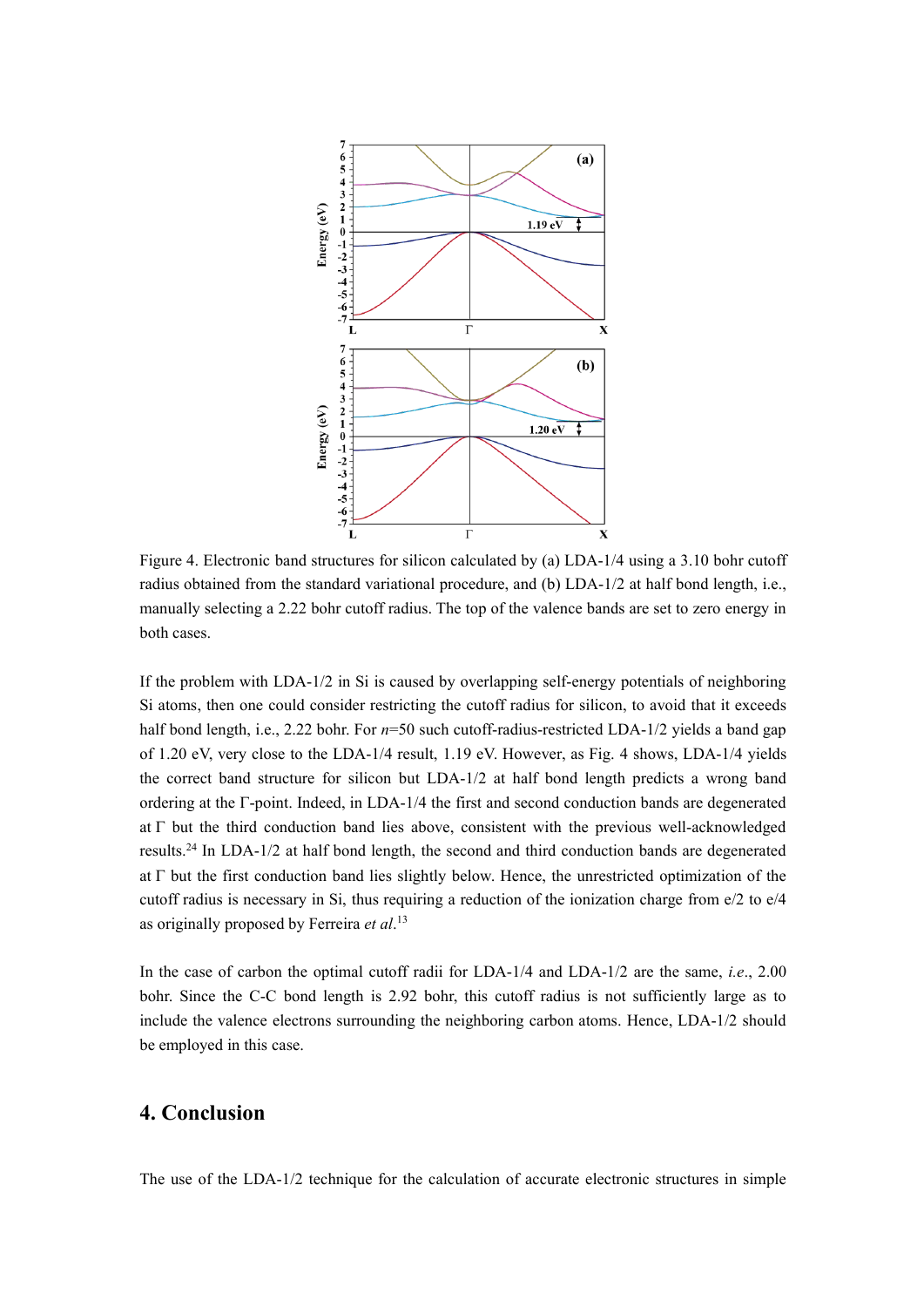covalent semiconductors has previously faced the apparent contradicting choice of LDA-1/2 for diamond carbon and LDA-1/4 for diamond silicon. In this paper the issue has been clarified by a careful examination of the spatial distribution of valence electrons. In silicon the valence electrons accumulate near the bond center, thus LDA-1/4 rather than LDA-1/2 is necessary since the self-energy correction applied to every Si atom in the lattice is double counted due to the overlap of the self-energy potentials. In carbon the valence electrons are hold tightly to the carbon atoms, resembling the isolated carbon atoms. In this case, LDA-1/2 is necessary as there is no overlap of self-energy potentials from neighboring atoms. Therefore, one must consider the cutoff radius of the self-energy potential to determine whether to employ LDA-1/4 or LDA-1/2 in covalent semiconductors.

#### **Acknowledgement**

This work was funded by the National Natural Science Foundation of China under grant No. 61376130.

#### **References**

- [1] P. Hohenberg and W. Kohn, *Phys. Rev.* **136**, B864 (1964).
- [2] W. Kohn and L. J. Sham, *Phys. Rev.* **140**, A1133 (1965).
- [3] J. P. Perdew and W. Yue, *Phys. Rev. B* **33**, 8800 (1986).
- [4] J. P. Perdew, K. Burke, and M. Ernzerhof, *Phys. Rev. Lett.* **77**, 3865 (1996).
- [5] C. Lee, W. Yang, and R. G. Parr, *Phys. Rev. B* **37**, 785 (1988).
- [6] J. Heyd, G. E. Scuseria, and M. Ernzerhof, *J. Chem. Phys.* **118**, 8207 (2003).
- [7] L. Hedin, *Phys. Rev.* **139**, A796 (1965).
- [8] K.-H. Xue, P. Blaise, L. R. C. Fonseca, G. Molas, E. Vianello, B. Traoré, B. D. Salvo, G. Ghibaudo, and Y. Nishi, *Appl. Phys. Lett.* **102**, 201908 (2013).
- [9] V. I. Anisimov, J. Zaanen, and O. K. Andersen, *Phys. Rev. B* **44**, 943 (1991).
- [10] S.-G. Park, B. Magyari-Köpe, and Y. Nishi, *Phys. Rev. B* **82**, 115109 (2010).
- [11] R. W. Godby, M. Schlüter, and L. J. Sham,*Phys. Rev. B* **37**, 10159 (1988).
- [12] J. F. Janak, *Phys. Rev. B* **18**, 7165 (1978).
- [13] L. G. Ferreira, M. Marques, and L. K. Teles, *Phys. Rev. B* **78**, 125116 (2008).
- [14] L. G. Ferreira, M. Marques, and L. K. Teles, *AIP Adv.* **1**, 032119 (2011).
- [15] G. Kresse and J. Furthmüller, *Comput. Mater. Sci.* **6**, 15 (1996).